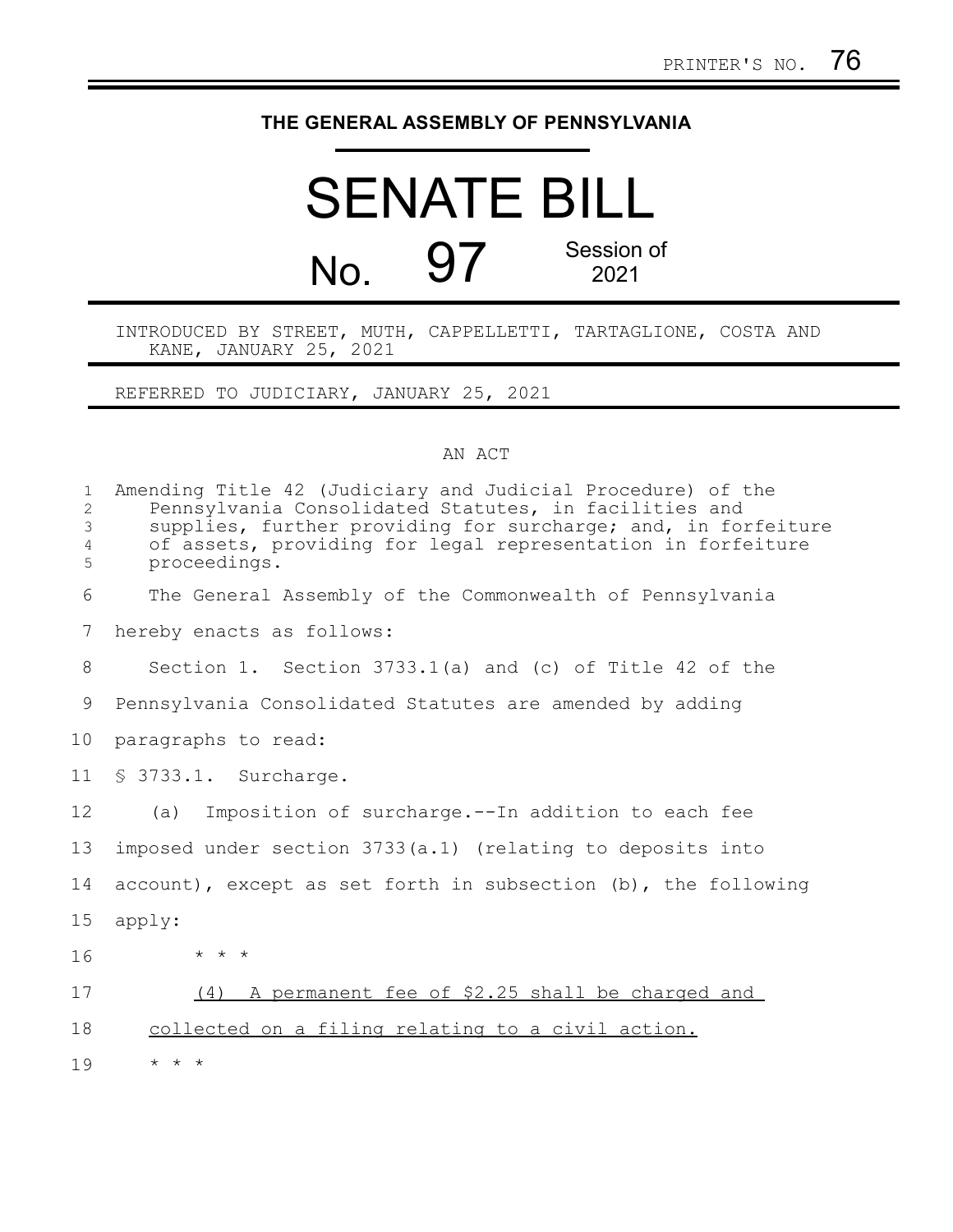(c) Allocation and appropriation.-- 1

| $\mathbf{2}$ | $* * *$                                                        |
|--------------|----------------------------------------------------------------|
| 3            | The fee under subsection (a) (4) shall be collected<br>(4)     |
| 4            | and paid in accordance with section 3572 (relating to county   |
| 5            | portion of fines, etc.) and used in accordance with section    |
| 6            | 5806.3 (relating to legal representation in forfeiture         |
| 7            | proceedings).                                                  |
| 8            | Section 2. Title 42 is amended by adding a section to read:    |
| $\mathsf 9$  | \$ 5806.3. Legal representation in forfeiture proceedings.     |
| 10           | Notwithstanding the act of December 2, 1968 (P.L.1144,         |
| 11           | No.358), known as the Public Defender Act, the following shall |
| 12           | apply:                                                         |
| 13           | (1) If a person with standing files a claim to contest         |
| 14           | the forfeiture of property in a forfeiture proceeding under    |
| 15           | this chapter and is financially unable to obtain legal         |
| 16           | representation by an attorney and the property subject to      |
| 17           | forfeiture is real property, the court of common pleas having  |
| 18           | jurisdiction over the property, at the request of the person,  |
| 19           | shall provide the person with an attorney for the purpose of   |
| 20           | providing legal representation with respect to the claim.      |
| 21           | (2) If a person with standing who has not been charged         |
| 22           | in a related criminal case files a claim to contest the        |
| 23           | forfeiture of property in a forfeiture proceeding under this   |
| 24           | chapter and is financially unable to obtain legal              |
| 25           | representation by an attorney, the court of common pleas       |
| 26           | having jurisdiction may provide the person with an attorney    |
| 27           | for the purpose of providing legal representation with         |
| 28           | respect to the claim.                                          |
| 29           | (3) In determining whether to provide legal                    |
| 30           | representation under this section, the court of common pleas   |